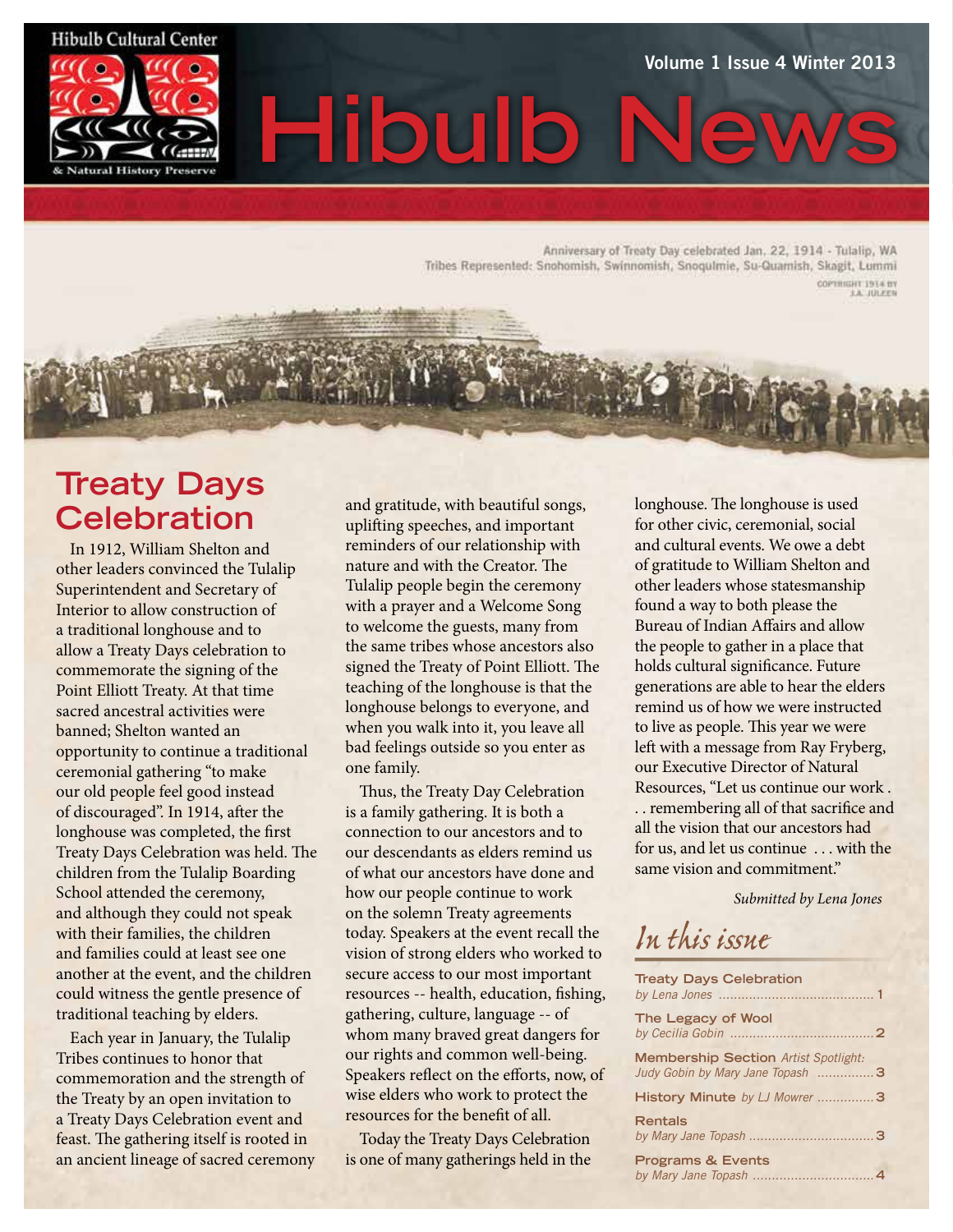# **Did You Know**

*The Legacy of Wool*

When one thinks of Coast Salish textile work it is cedar that often comes immediately to mind. While it is true that cedar was and continues to be a popular material with which to weave, wool was equally as popular and functional; having an important place in Coast Salish culture, historically and contemporarily.

The tradition of working with wool dates back thousands of years. Women were the primary weavers responsible for not only weaving items, such as robes and blankets, but were also involved in the gathering, cleaning, carding, and spinning of wool. Prior to contact with European explorers, traders, and settlers, weavers relied on two main sources for their wool: mountain goats and small dogs-known commonly as "wooly dogs." Mountain goat wool would be collected in the spring and summer months when mountain goats begin to shed their dense winter coats. Women would gather wool from the rocks and bushes

that mountain goats had brushed against. The small wooly dogs, however, were raised and kept in small packs and bred specifically for their wool undercoat. These dogs would be sheered in the spring/summer.

Once cleaned, the wool could be spun into

yarn. Women would use a wooden spindle and a wooden or stone whorl to spin long strands into usable yarn. Large wooden looms would then be used to weave items such as blankets and robes. Looms and whorls would also often be decorated with unique symbols, characters, or

representations of beings; all of which were unique and different from one weaver to another. These designs were viewed as hereditary

rights, belonging to specific people and/or families. Weavers also often incorporated these patterns and shapes into their woven textiles.

The mountain goat hair robes and blankets were highly prized possessions throughout Coast Salish territory, and were the mark of high status and social rank. Robes and blankets were often given away at potlatches, and to receive one was not only an honor, but recognition by the giver of the recipient's inherited rights, privileges, and status.

With the onset of the fur trade and European settlement, Coast Salish weaving began to evolve and adapt.

The introduction of livestock, such as sheep made wool more readily available and soon women were weaving less with mountain goat wool and dog hair, and making more use of sheep's wool in their textile work. The introduction of sheep also brought on other changes. Sheep's wool was more accessible and available in larger volumes than from mountain goats and dogs, thus the need to

keep wooly dogs and breed them primarily for their wool fell by the wayside; and perhaps sadly, so did the wooly dog as a distinct breed. Today, the small dogs that were once kept for their wool, no longer exist.



Although the material that women worked with changed over time, the wool-working tradition persisted. Women continued to produce wool–woven

goods, the demand or value of which neither diminished as a result of the incorporation of sheep's wool. Rather, with the arrival of Europeans, Coast Salish women had found a new "market" wherein there wool textiles continued to be in high demand and widely sought after.

Similar to the introduction of Sheep's wool, Coast Salish women were also quick to incorporate new wool-working techniques, like that of knitting. Women soon began knitting items such as socks, hats, and sweaters that they would bring to towns or settlements to trade or sell. And,

like the loom woven goods before them, Coast Salish women knitters developed a prowess that continued to make their goods highly sought after. Here at Tulalip, for example, skilled knitters were sought out by the Eddie Bauer Company and women were hired to knit wool socks, sweaters, and hats from wool that they continued to card and spin by hand.

Today, woven and knitted goods continue to be produced through the work of skilled Coast Salish women. Family designs still often adorn these goods, along with new adaptations and new patterns. And in following the legacy and notoriety of the woven items that have preceded them, these fine crafted items are still highly sought after and cherished.

> *Submitted by Cecilia Gobin*

Wooden Spindle Whorl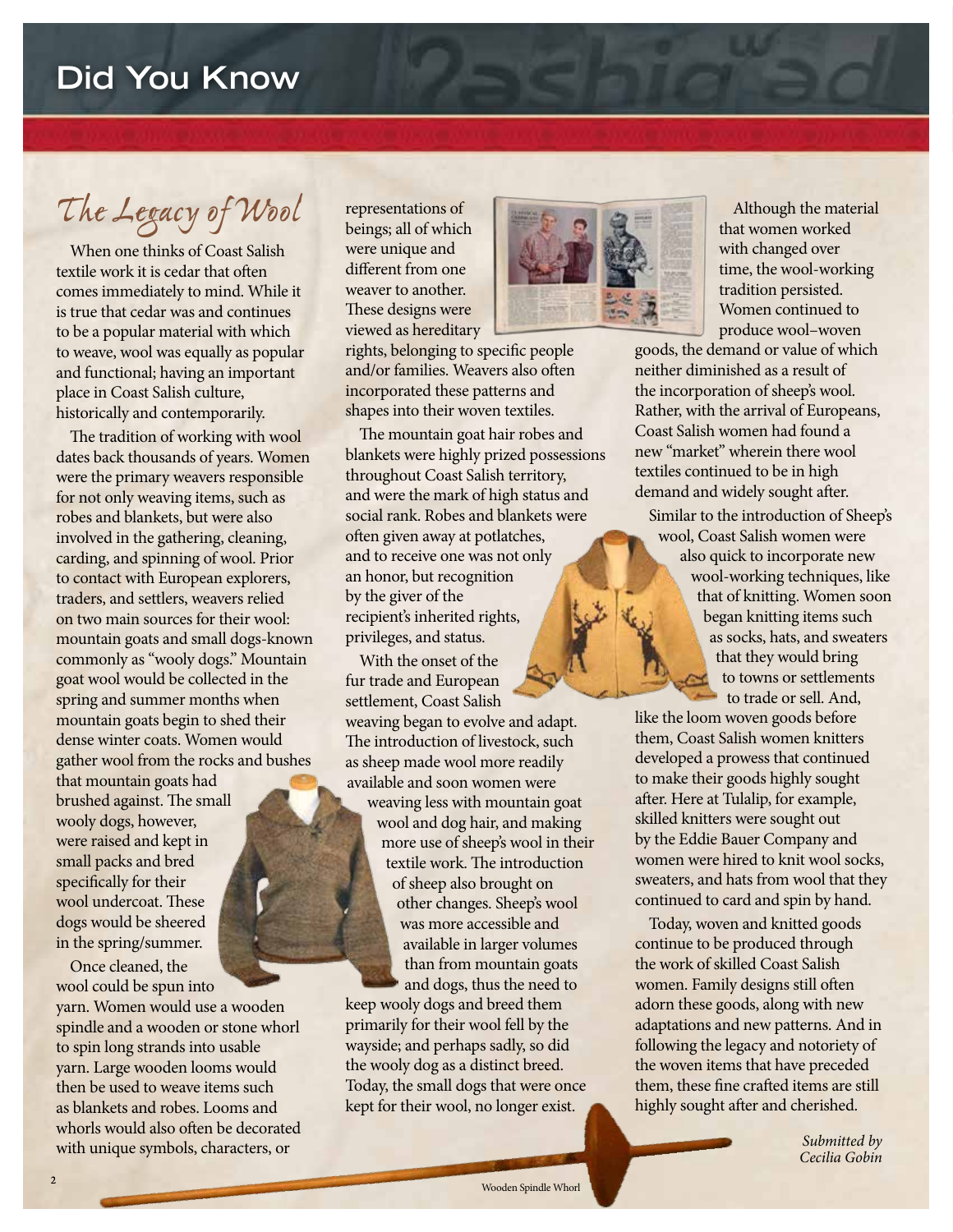# **Membership Section**

# *Artist Spotlight:* **Judy Gobin**

Tulalip Tribal member, Judy Gobin, has been weaving since 1992. She learned to weave in the Rediscovery Program from Anna Jefferson and Stephanie Blatchford. Judy has gone on to teach children in schools and out of her own home to those who are willing to learn. She gathers all cedar materials locally herself and with her family.

Judy and her daughter, Heather, have received national acclaim for their talented works. In the photos below, these are two dolls that were part of a collection that won first place at the Southwest Association for Indian Arts (SWAIA) in 2010 at the Santa Fe Indian Market. Hibulb currently has over 30 items of Judy and her family's works in our collections; including the collection that won at SWAIA.

*The Hibulb Gift Shop currently has cedar works that include baskets, headbands, barrettes, as well as beadwork and jewelry for sale.*



*Submitted by Mary Jane Topash as told by Judy Gobin*

# *Rentals*

Need a place for your next conference, meeting, or business fair? The Hibulb Cultural Center offers rentals of our two classrooms, kitchen, longhouse, and/or the entire facility. Our 23,000 square feet facility has space for groups of all sizes up to 150 people. Our classrooms can seat up

to 30 people and are equipped with Wi-Fi, computer, projector, and a smart board. The longhouse has capacity for 70 people seated and 100 standing, which has access to a projector and/or DVD player. In addition to our kitchen rental, our dry facility gladly accepts any and all catering businesses. If you are interested in having Hibulb as your next meeting space, birthday party, or conference you can contact the Group Tours Specialist at 360-716-2657; mjtopash@hibulbculturalcenter.org.

*Submitted by Mary Jane Topash*



In 1959, United Church Women of Snohomish County took the lead in organizing a thrift shop for needy families living on the Tulalip Reservation. The shop was located in the Tulalip Community Hall.

People and organizations in Everett, Stanwood and Seattle donated clothing, shoes and household articles. For the families that used the shop, no payment was required. A cigar box served as a payment box, but sometimes there were only I.O.U.'s in the box, no cash. What monies did come in went for needles, thread, and other needed supplies.

According to the volunteer organizer, Mrs. Norman Lundeen, "Many times, Indian children who would have had to leave the Tulalip Elementary School for lack of clothing and shoes have been brought here by the principal, Clifford Edenholm, for outfitting."

Several Tulalip ladies volunteered their time to mend donated clothes, sew quilts and knit socks. When a Seattle Post-Intelligencer reporter visited in March 1962, he listed these volunteers: Mrs. William Price, Mrs. Molly Hatch, Mrs. Carl Jones, Mrs. Lillian Jones, Mrs. Charles Shelton, Mrs. Rose Fryberg and Mrs. Lawrence Williams.

"We have made over 600 quilts, given to those who needed them not only on the Tulalip Reservation but on other Washington reservations

> and as far away as Canada, Montana and California", Mrs. Lundeen said.

> > *Submitted by LJ Mowrer*

Mrs. Carl Jones and Mrs. Lawrence Williams Photo courtesy Carolyn Marr and the Seattle Post-Intelligencer Collection, Museum of History and Industry."